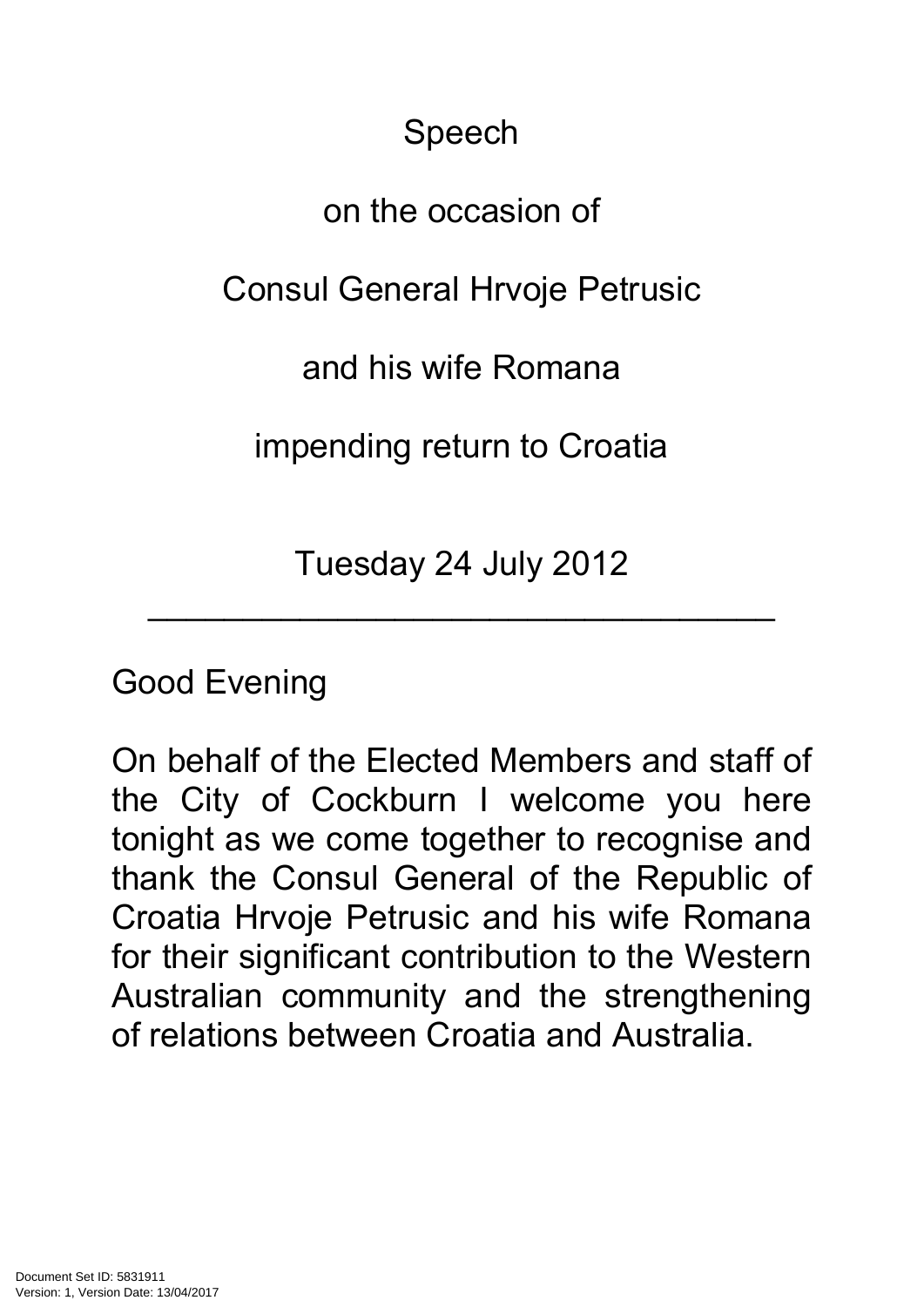I acknowledge the Noongar people who are the Traditional Custodians of the Land on which we have gathered tonight; and

pay respect to the Elders both past and present of the Noongar Nation and extend that respect to other Indigenous Australians who may be present.

I would now like to formally welcome:

- Our guests of honour tonight the Consul General of the Republic of Croatia Hrvoje Petrusic and his wife Romana;
- The Honourable Ljiljana Ravlich, MLC Member for the East Metropolitan Region;
- Mr Tony Krstičević, MLA Member for Carine
- Mr Ray Lees JP & Freeman
- Deputy Mayor Kevin Allen and his wife Debra;
- Councillor Tony Romano and his wife Patricia,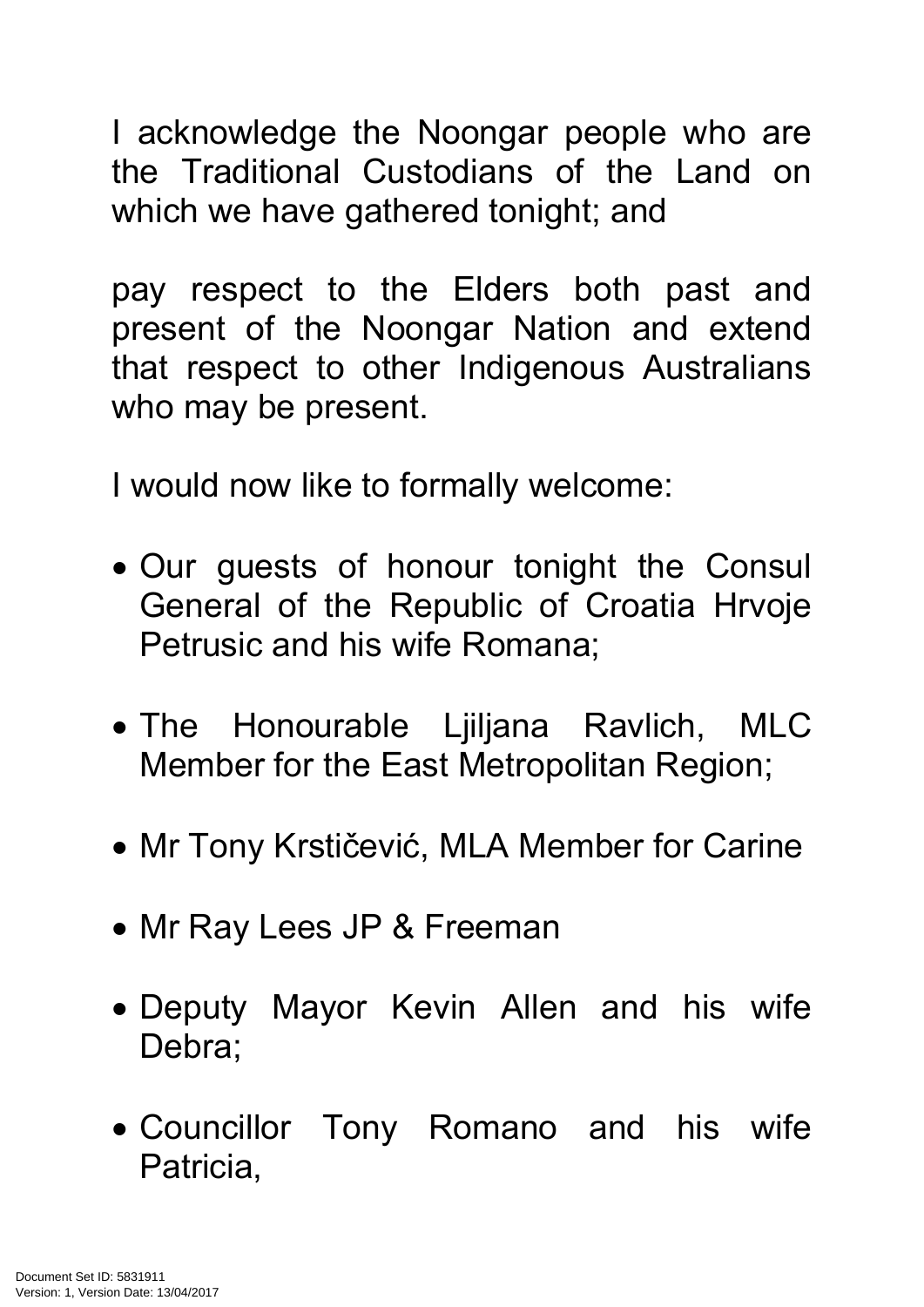- Councillor Carol Reeve-Fowkes and her husband Martin;
- Councillor Lee-Anne Smith;
- Councillor Steve Portelli and his partner Sharon;
- Councillor Stephen Pratt;
- My wife Patricia;
- Mr Stephen Cain, Chief Executive Officer, City of Cockburn;
- Mr Don Green, Director Administration & Community Services;
- Ms Cassandra Cooper, Community & Cultural Development Coordinator and other members of staff;
- Presidents, Vice Presidents and representatives of Community Clubs from across Perth;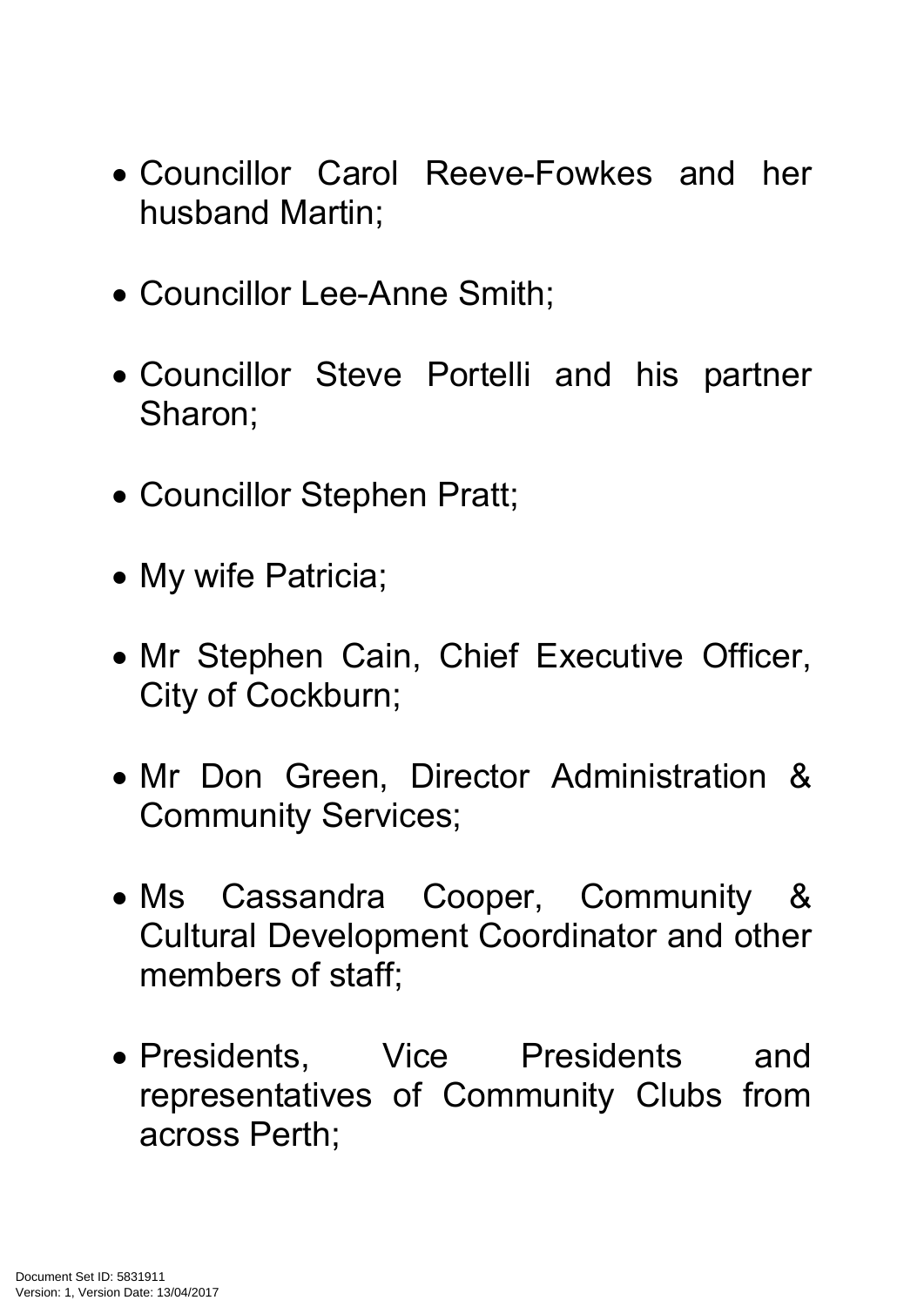- Other distinguished guests;
- Ladies and gentlemen.

As I said earlier, tonight is an opportunity to recognise and thank the Consul General of the Republic of Croatia, Hrvoje Petrusic and his wife Romana for their contributions to the Western Australian community and the work that they have been involved in to strengthen relations between Croatia and Australia.

The Croatian community has and continues to make a significant contribution to community life in Australia and many other parts of the world.

In particular, as you are aware, the City of Cockburn has been the home for many generations of Croatian families who have ensured our great City has grown and prospered over the years.

Hrvoje and Romana arrived in Perth to take up their post over five years ago and are due to leave our shores to travel home to Croatia in about two weeks time.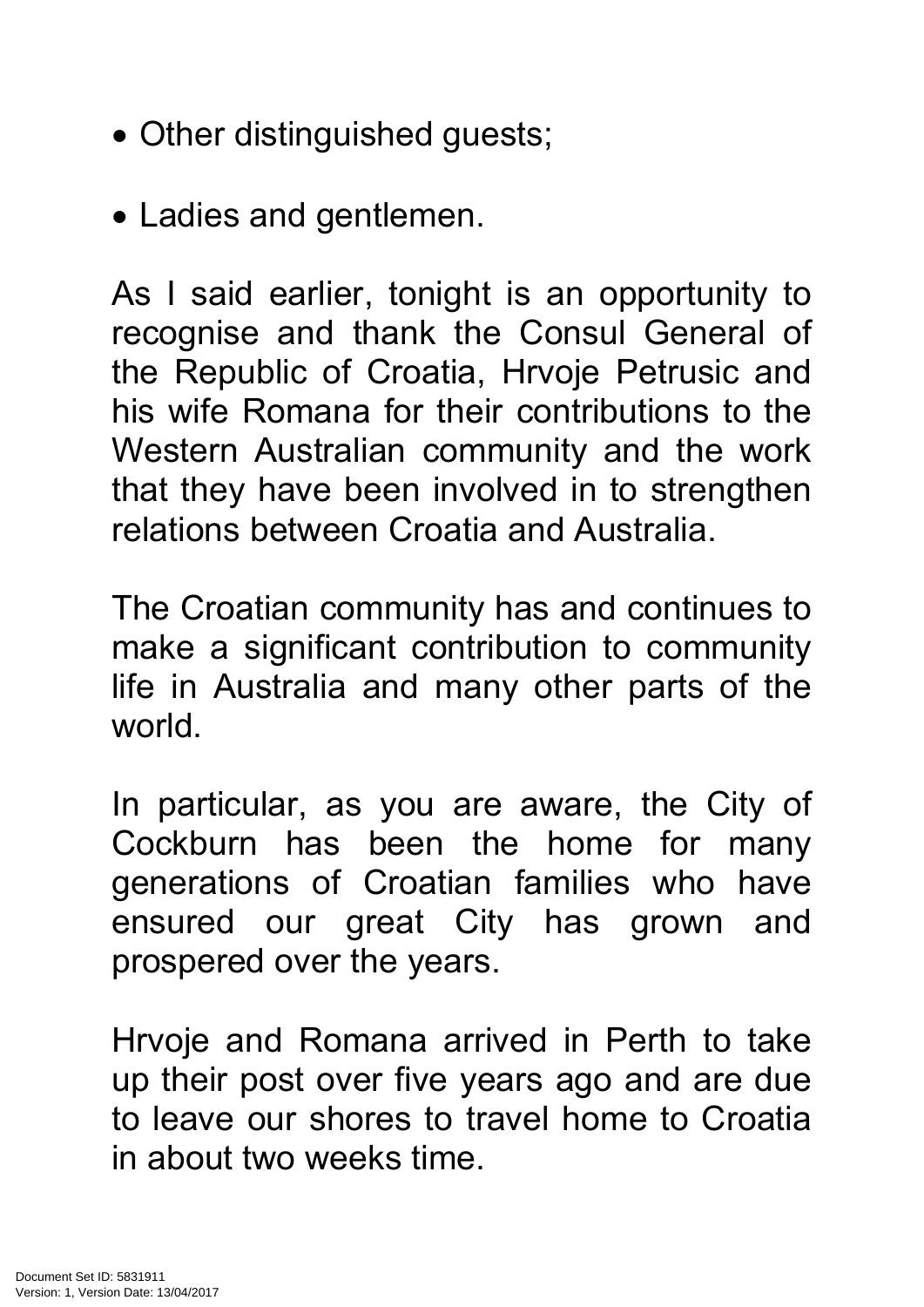During their posting to Perth, Western Australia they have both worked very hard to provide a strong foundation within the Croatian and wider community to enable future gains to be achieved in terms of business & trade opportunities, community resilience and growth; and sporting and cultural experiences and exchanges between Croatia and Australia.

Having attended several receptions for Hrvoje and Romana it is very clear that they are held in the highest esteem by all they have met during their posting to Perth, Western Australia.

The City of Cockburn established its sister city relationship with the City of Split in 1998 under the then Mayor of Cockburn, John Grljusich. John is ill and therefore unable to be in attendance tonight (he sends his best wishes). I know that he was very proud to have initiated the sister city relationship with the City of Split.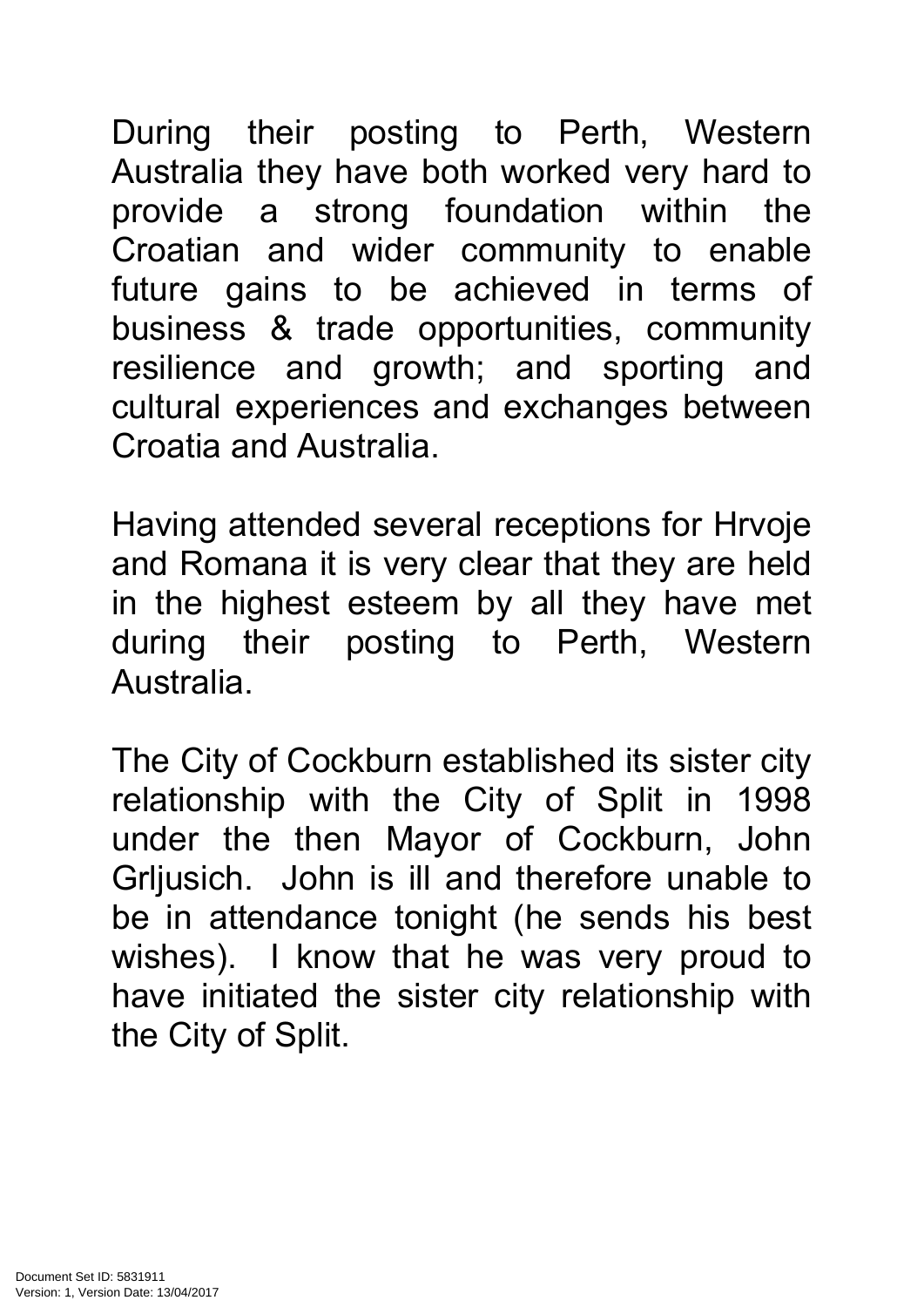You will be aware that our joint mission is to enhance friendship between our people, promote mutual understanding and advance an in-depth cooperation between our two cities in all fields.

The City of Cockburn has two other sister city relationships. They are with YueYang, China and Mobile, USA

In recognition of our sister city relationships with Yueyang, The People's Republic of China; Mobile, Alabama, United States of America and Split, Croatia a 'Friendship Way' has been created along one of the City's main roads - Spearwood Avenue from the suburb of Beeliar through to Coogee on the coastline.

It is unique in that it acknowledges our indigenous heritage and culture, our veterans and Peace itself through the provision of public artwork, various tree and shrub planting that has transformed the landscape in this locality.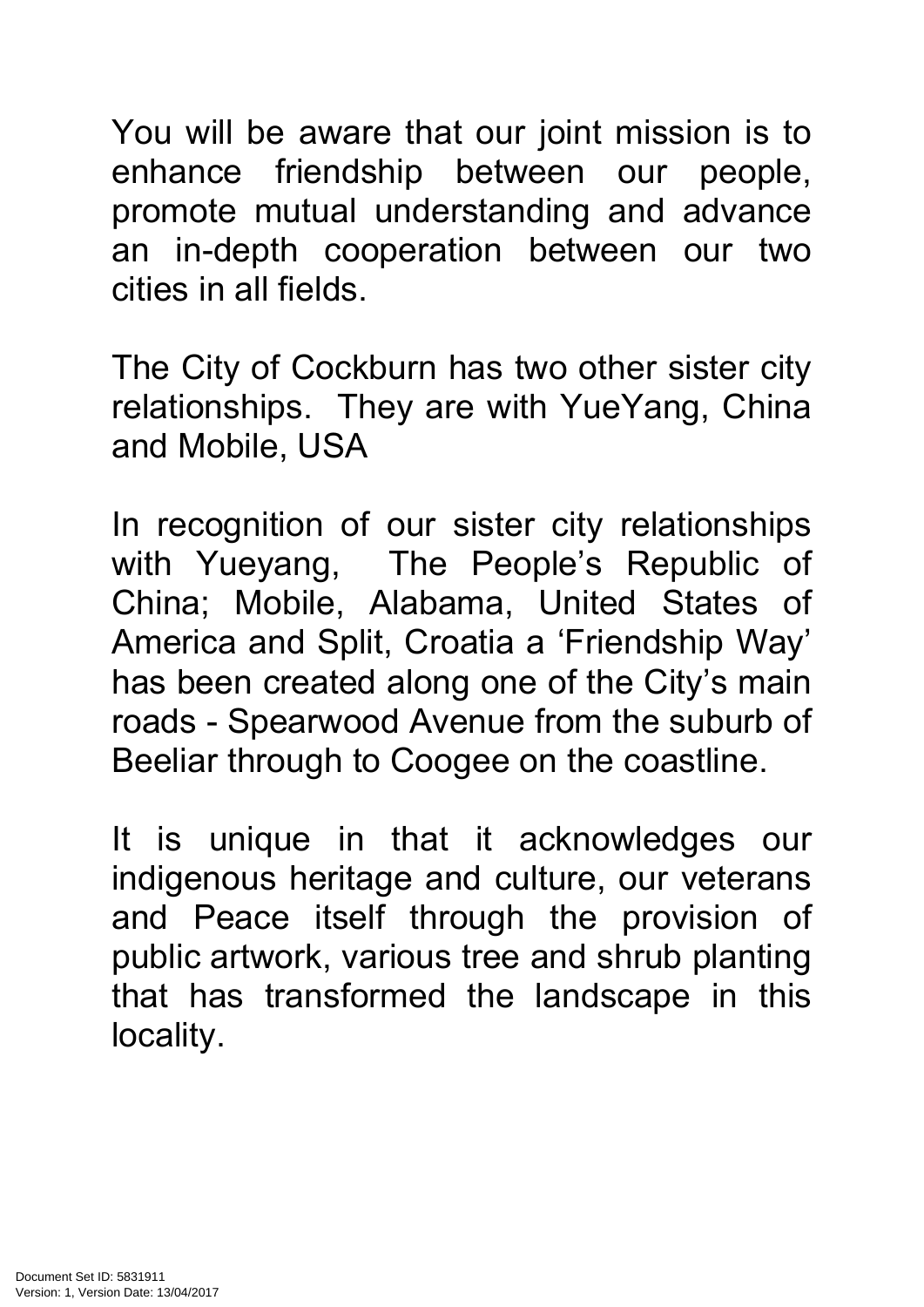Ever since their arrival in Australia Croatians have been known for their honesty, integrity, hard work; and importantly a respect for family and the community.

Hrvoje and Romana you have brought those same values to Western Australia in your diplomatic posting and we again thank you.

On behalf of the Elected members, members of staff and the Cockburn community I bid you Bon Voyage and look forward to catching up with you at some time in the future.

Please accept this gift on behalf of the Cockburn community.